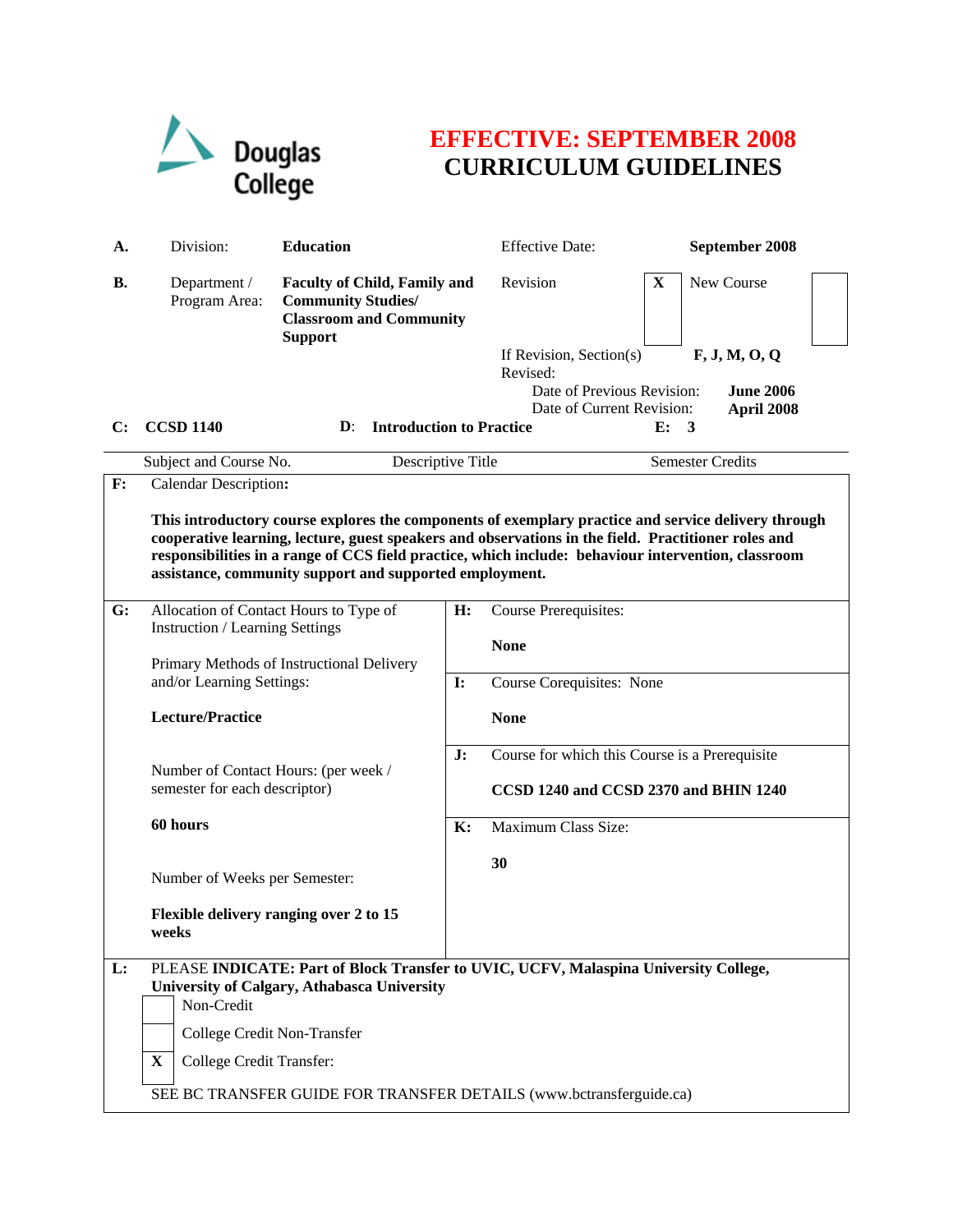| M: | <b>Course Objectives / Learning Outcomes</b>                                                                                                                                                                                                                                                                                        |  |  |  |  |  |
|----|-------------------------------------------------------------------------------------------------------------------------------------------------------------------------------------------------------------------------------------------------------------------------------------------------------------------------------------|--|--|--|--|--|
|    | Upon successful completion of this course, the student will be able to:<br>Practice self-assessment of CCS knowledge, attitudes, values and skills and supports the<br>1.<br>cooperative learning of self and others.<br>Reflect on own knowledge, attitudes, values and skills and link personal learning evidence to<br>$\bullet$ |  |  |  |  |  |
|    | program and course learning outcomes<br>Describe the impact of the history of service delivery and the societal attitudes on the past,<br>2.<br>present and future of people living with a disability.<br>Investigates the history of services for people who have a disability                                                     |  |  |  |  |  |
|    | Describes a variety of service delivery models within the four main CCS areas of practice,<br>$\bullet$<br>i.e., early intervention, K-12 and post secondary education, community living<br>and supported employment                                                                                                                |  |  |  |  |  |
|    | Examines the values associated with a variety of service delivery models<br>$\bullet$<br>Considers the possible intended and unintended outcomes of a variety of service delivery<br>٠<br>models                                                                                                                                    |  |  |  |  |  |
|    | 3.<br>Examine the implications of relevant legislation regarding adults and children who have an<br>intellectual disability                                                                                                                                                                                                         |  |  |  |  |  |
|    | Explore practitioner roles, responsibilities and identify criteria of exemplary practice within<br>4.<br>the four main CCS areas of practice.<br>5.                                                                                                                                                                                 |  |  |  |  |  |
|    | Promote the health and safety of self and others at practice sites.                                                                                                                                                                                                                                                                 |  |  |  |  |  |
|    | Identify general health and safety awareness practices                                                                                                                                                                                                                                                                              |  |  |  |  |  |
|    | Demonstrate basic principles of cleanliness and body mechanics<br>$\bullet$                                                                                                                                                                                                                                                         |  |  |  |  |  |
|    | Identify proper use of non-motorized wheelchairs                                                                                                                                                                                                                                                                                    |  |  |  |  |  |
|    | Report significant health and safety observations<br>$\bullet$                                                                                                                                                                                                                                                                      |  |  |  |  |  |
|    | Investigate the prevention, indicators and reporting of abuse                                                                                                                                                                                                                                                                       |  |  |  |  |  |
| N: | Course Content: The following global ideas guide the design and delivery of this course:                                                                                                                                                                                                                                            |  |  |  |  |  |
|    | Observation of and reflection on the self-in-action are integral to on-going practitioner<br>$\bullet$<br>development.                                                                                                                                                                                                              |  |  |  |  |  |
|    | Competent practitioners consider different hypotheses when interpreting their observations.<br>$\bullet$<br>Their conclusions are tentative, open to reflection, review and revision.<br>Field observations and recordings form critical links between course work and practice.<br>$\bullet$                                       |  |  |  |  |  |
|    | What is observed becomes substance for discussion and reflection.                                                                                                                                                                                                                                                                   |  |  |  |  |  |
|    | Study and observation of skilled practitioners provide insight into roles, responsibilities<br>٠                                                                                                                                                                                                                                    |  |  |  |  |  |
|    | and contexts of practice                                                                                                                                                                                                                                                                                                            |  |  |  |  |  |
| O. | <b>Methods of Instruction</b>                                                                                                                                                                                                                                                                                                       |  |  |  |  |  |
|    | <b>Problem based learning</b>                                                                                                                                                                                                                                                                                                       |  |  |  |  |  |
|    | Lecture                                                                                                                                                                                                                                                                                                                             |  |  |  |  |  |
|    | <b>Field observations</b>                                                                                                                                                                                                                                                                                                           |  |  |  |  |  |
|    | Workshops                                                                                                                                                                                                                                                                                                                           |  |  |  |  |  |
| P: | Textbooks and Materials to be Purchased by Students                                                                                                                                                                                                                                                                                 |  |  |  |  |  |
|    | <b>T.B.A.</b>                                                                                                                                                                                                                                                                                                                       |  |  |  |  |  |
| Q: | Means of Assessment: This course will conform to Douglas College policy regarding the number and<br>weighting of evaluations.                                                                                                                                                                                                       |  |  |  |  |  |
|    | <b>Mid-Point and Final Portfolio</b>                                                                                                                                                                                                                                                                                                |  |  |  |  |  |
|    | <b>Self and Peer Assessments</b>                                                                                                                                                                                                                                                                                                    |  |  |  |  |  |
|    | <b>Site Visit Analysis</b>                                                                                                                                                                                                                                                                                                          |  |  |  |  |  |